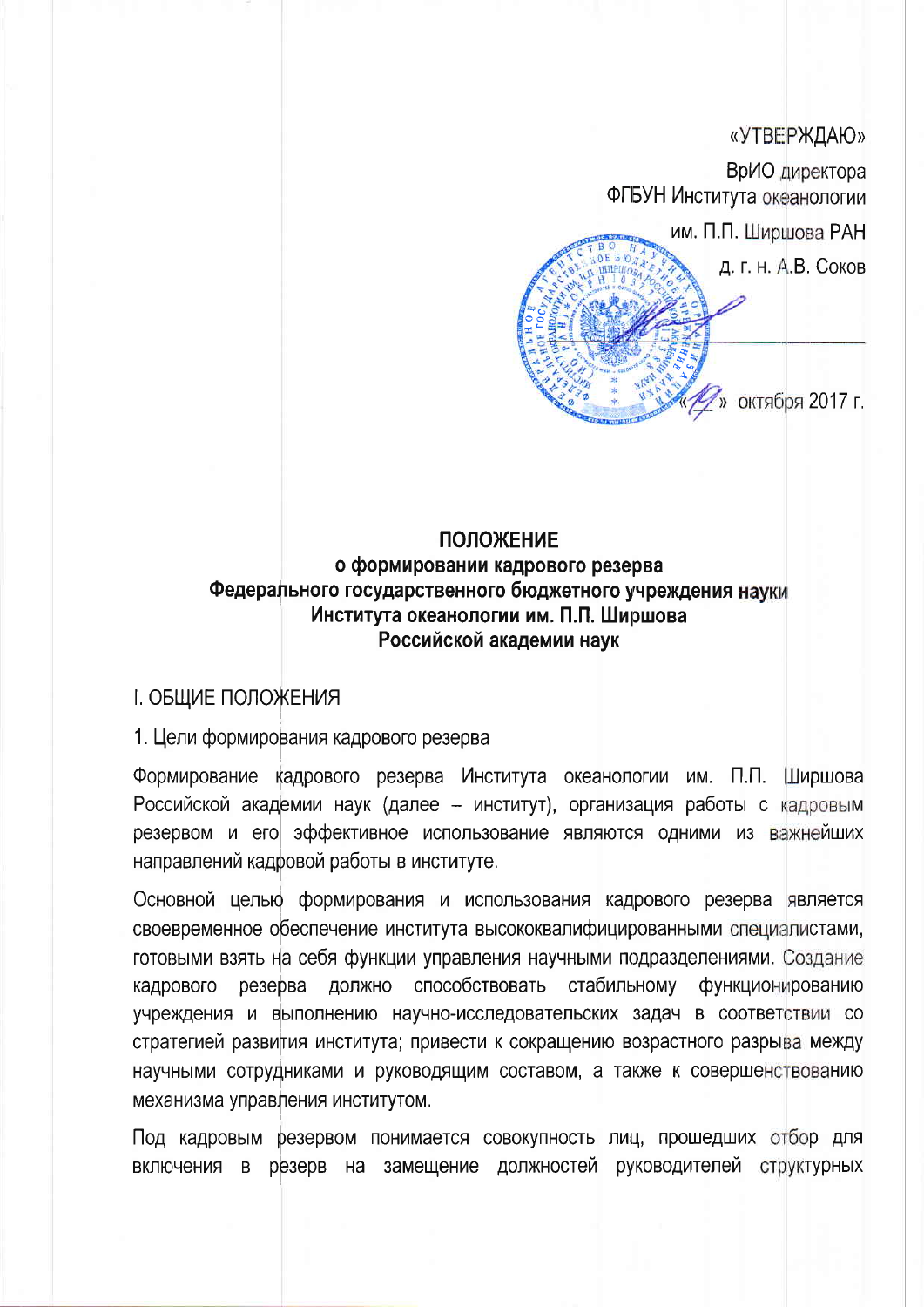подразделений института, осуществляющих научные исследования, на основе оценки их профессиональных компетенций.

2. Принципы формирования кадрового резерва института

Исходя из общих принципов организации кадровой работы в сфере науки, формирование и развитие кадрового резерва института обеспечивают:

1) Открытость и публичность при формировании кадрового резерва, что предполагает проведение прозрачной процедуры отбора в кадровый резерв, а также обеспечение гласности при проведении отбора в целях формирования кадрового резерва на замещение должностей в институте.

2) Объективность при отборе кандидатов на зачисление в кадровый резерв с учетом их профессионального уровня на основании оценки профессиональных качеств. соответствия предъявляемым квалификационным требованиям.

3) Профессиональная компетентность лиц, включенных в кадровый резерв.

4) Лица, включенные в кадровый резерв, обладают равными возможностями на замещение вакантных должностей в институте.

5) Проведение регулярного мониторинга кадрового резерва с целью повышения его качественного состава. Работа с кадровым резервом предполагает, в том числе, регулярную оценку профессиональных качеств научных работников, включенных в кадровый резерв, и принятие управленческих решений по результатам данной оценки.

## II. ОРГАНИЗАЦИЯ РАБОТЫ ПО ФОРМИРОВАНИЮ КАДРОВОГО РЕЗЕРВА

На первом этапе директор института изучает перспективы организационно-штатных изменений с целью развития института на основе данных об эффективности деятельности структурных подразделений института.

На втором этапе проводится поиск и отбор кандидатов на включение в кадровый института. В отборе могут участвовать все резерв СОТРУДНИКИ института, квалификация которых соответствует требованиям, описанным в **ПУНКТЕ** III Положения. Информация о начале процедуры отбора в кадровый резерв и ее завершении размещается на официальном интернет-сайте института. Для участия в отборе сотруднику института необходимо предоставить анкету, заполненную в соответствии с Приложением 1 к Положению и мотивационное письмо в вольной форме.

На третьем этапе проводится экспертная оценка кандидатов на включение в кадровый резерв института. Экспертная оценка проводится комиссией, в состав которой в обязательном порядке включаются: директор института (председатель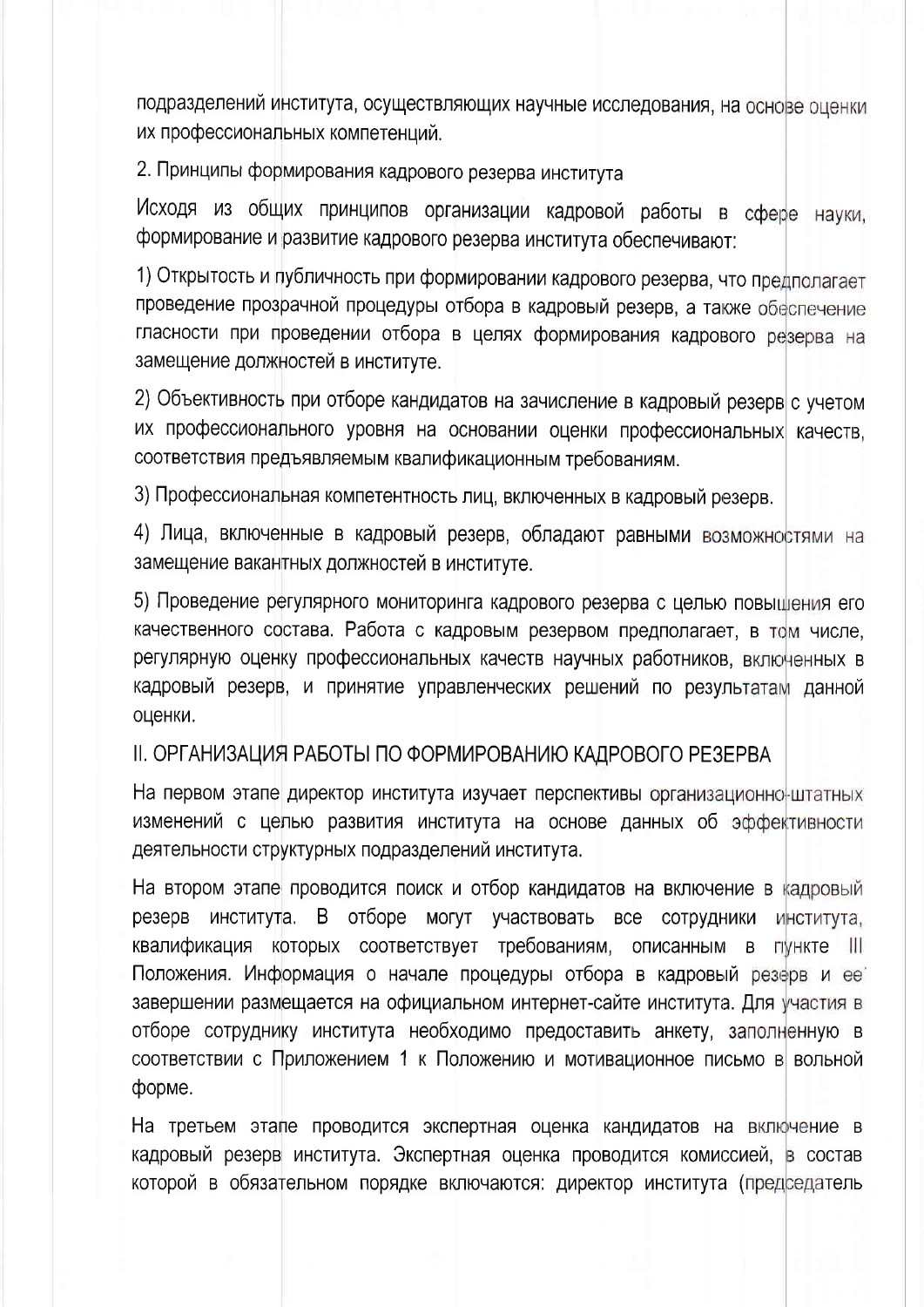комиссии), ученый секретарь института (секретарь комиссии), руководитель отдела кадров института, ведущие ученые, приглашенные из других организаций, осуществляющих научную и образовательную деятельность в области изучения Мирового океана. Состав комиссии утверждается директором института на срок не менее 1 года. Информация о составе комиссии и дате проведения заседания комиссии размещаются на официальном интернет-сайте института не позднее, чем за 2 недели до завершения процедуры отбора кандидатов в кадровый резерв. В рамках рассмотрения сведений о кандидатах комиссия учитывает наличие у сотрудника качеств, необходимых для успешного осуществления его деятельности, на основе информации, содержащейся в анкетных данных и мотивационном письме.

# III. ТРЕБОВАНИЯ К КВАЛИФИКАЦИИ КАНДИДАТОВ НА ВКЛЮЧЕНИЕ В КАДРОВЫЙ PF3FPB

Для включения кандидата в кадровый резерв института, сотрудник должен соответствовать следующим требованиям:

- 1. Возраст не старше 60 лет.
- 2. Наличие степени кандидата наук или доктора наук.
- 3. Стаж работы в институте не менее 5 лет.
- 4. Высокая публикационная активность сотрудника в рецензируемых журналах, индексируемых библиографическими системами Web of Science и Scopus.
- 5. Индекс Хирша сотрудника не менее 3 (без учета самоцитирований, по данным национальной библиографической базы РИНЦ)
- 6. Опыт руководства научными коллективами (например, руководства экспедициями, научными проектами, научными подразделениями).

Кандидат может быть не включен в кадровый резерв в связи с несоответствием его профессиональных компетенций тем требованиям, которые предъявляются к должности, на замещение которой он претендует.

Возможно проведение собеседования с кандидатами на включение в кадровый резерв.

# IV. ПРОЦЕДУРА ВКЛЮЧЕНИЯ В КАДРОВЫЙ РЕЗЕРВ И ИСКЛЮЧЕНИЯ ИЗ НЕГО

По результатам проведенной оценки комиссия принимает решение о включении кандидатов в кадровый резерв института. Секретарь комиссии составляет протокол, содержащий соответствующее решение. Содержание протокола должно быть озвучено на заседании Ученого совета института и размещено на официальном